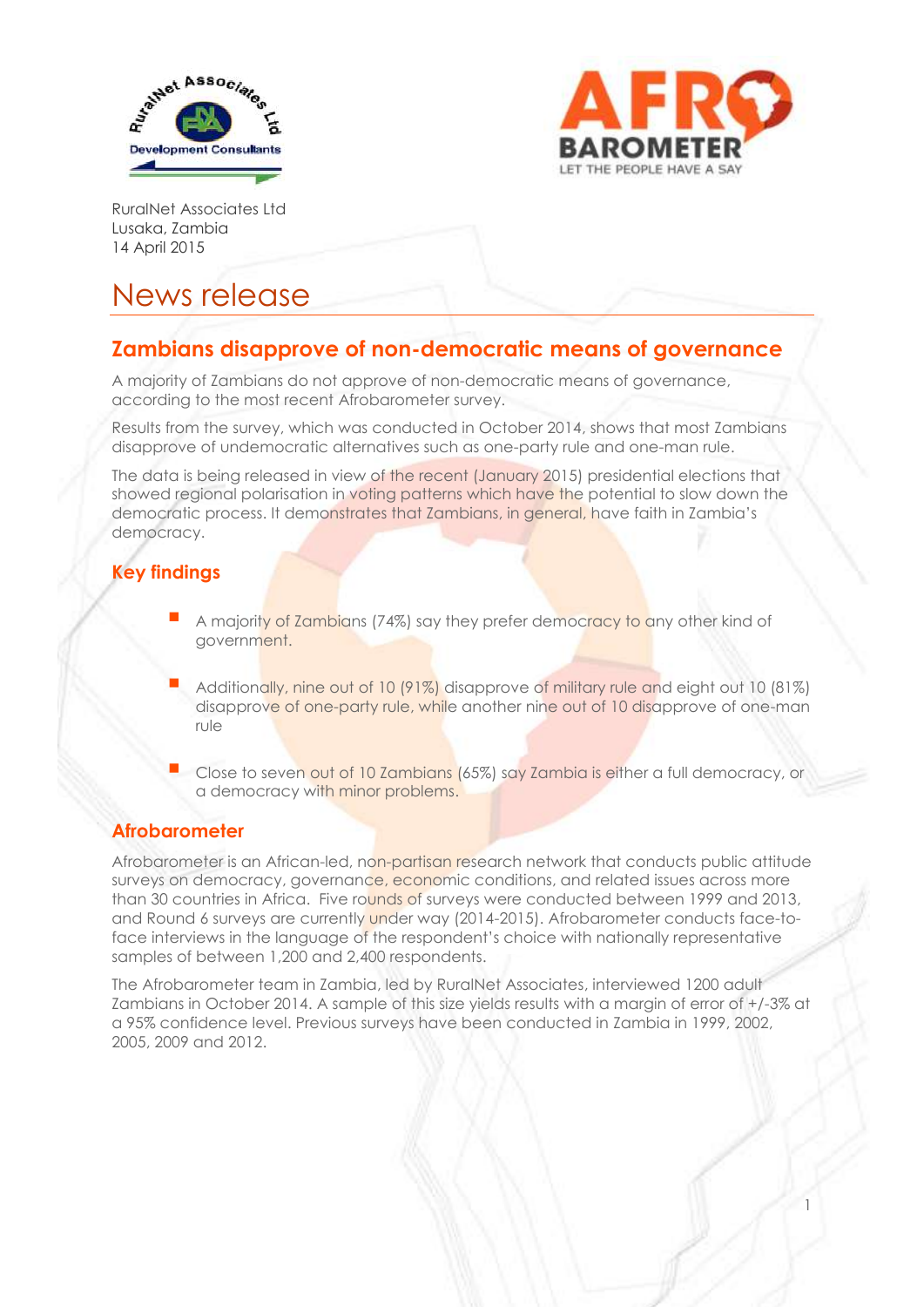



#### **Figure 1: Demand for democracy** | Zambia | 2014